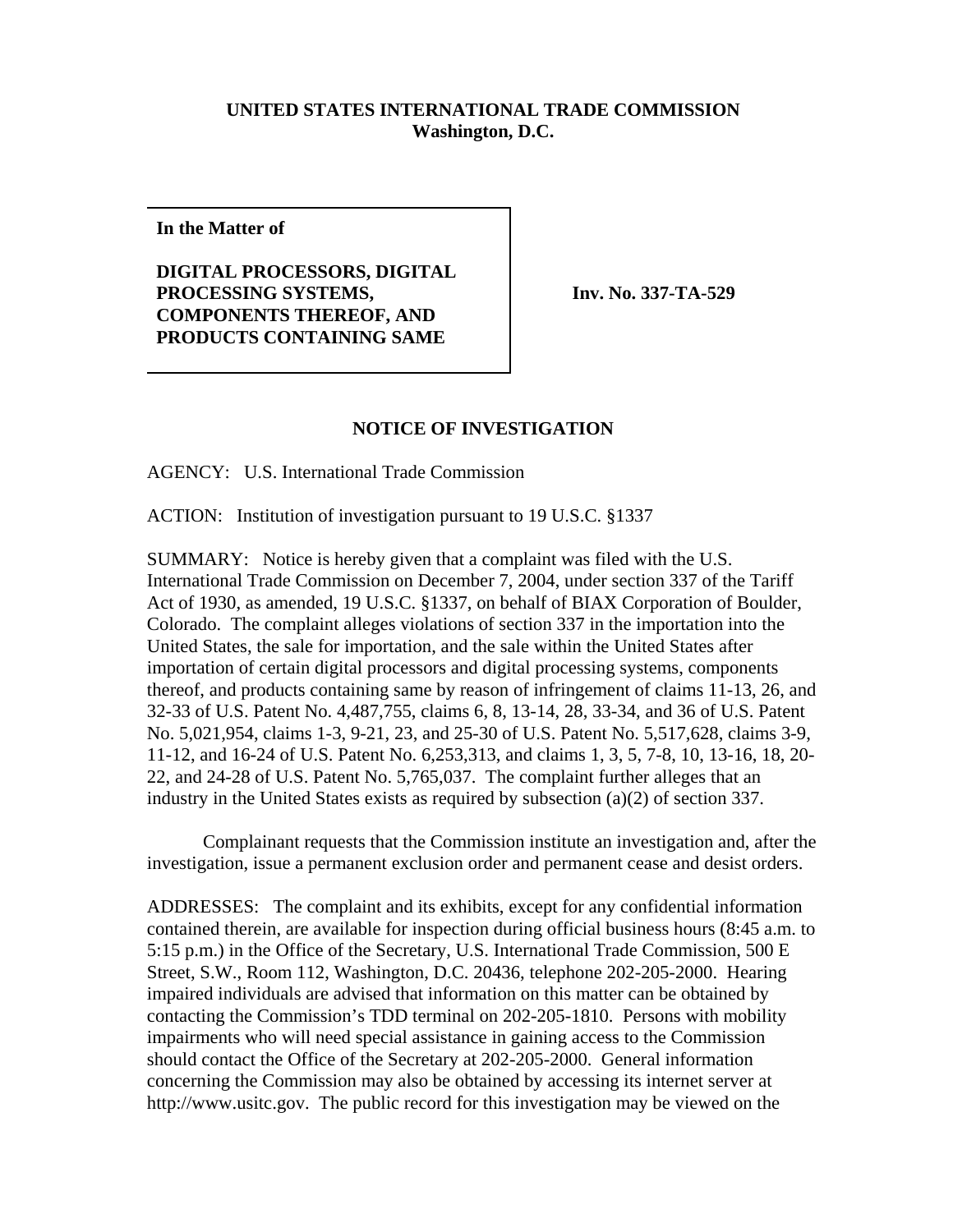Commission's electronic docket (EDIS) at http://edis.usitc.gov.

FOR FURTHER INFORMATION CONTACT: Benjamin D.M. Wood, Esq., Office of Unfair Import Investigations, U.S. International Trade Commission, telephone 202-205- 2582.

AUTHORITY: The authority for institution of this investigation is contained in section 337 of the Tariff Act of 1930, as amended, and in section 210.10 of the Commission's Rules of Practice and Procedure, 19 C.F.R. § 210.10 (2004).

SCOPE OF INVESTIGATION: Having considered the complaint, the U.S. International Trade Commission, on December 30, 2004, ORDERED THAT –

(1) Pursuant to subsection (b) of section 337 of the Tariff Act of 1930, as amended, an investigation be instituted to determine whether there is a violation of subsection (a) $(1)(B)$  of section 337 in the importation into the United States, the sale for importation, or the sale within the United States after importation of certain digital processors and digital processing systems, components thereof, and products containing same by reason of infringement of one or more of claims 11-13, 26, or 32-33 of U.S. Patent No. 4,487,755, claims 6, 8, 13-14, 28, 33-34, or 36 of U.S. Patent No. 5,021,954, claims 1-3, 9-21, 23, or 25-30 of U.S. Patent No. 5,517,628, claims 3-9, 11-12, or 16-24 of U.S. Patent No. 6,253,313, or claims 1, 3, 5, 7-8, 10, 13-16, 18, 20-22, or 24-28 of U.S. Patent No. 5,765,037, and whether an industry in the United States exists as required by subsection (a)(2) of section 337.

(2) For the purpose of the investigation so instituted, the following are hereby named as parties upon which this notice of investigation shall be served:

(a) The complainant is  $-$ 

BIAX Corporation 2452 Briarwood Drive Boulder, Colorado 80305

(b) The respondents are the following companies alleged to be in violation of section 337, and are the parties upon which the complaint is to be served:

> Texas Instruments, Inc. 12500 TI Boulevard Dallas, Texas 75243-4136

iBiquity Digital Corporation 8865 Stanford Boulevard, Suite 202 Columbia, Maryland 21045